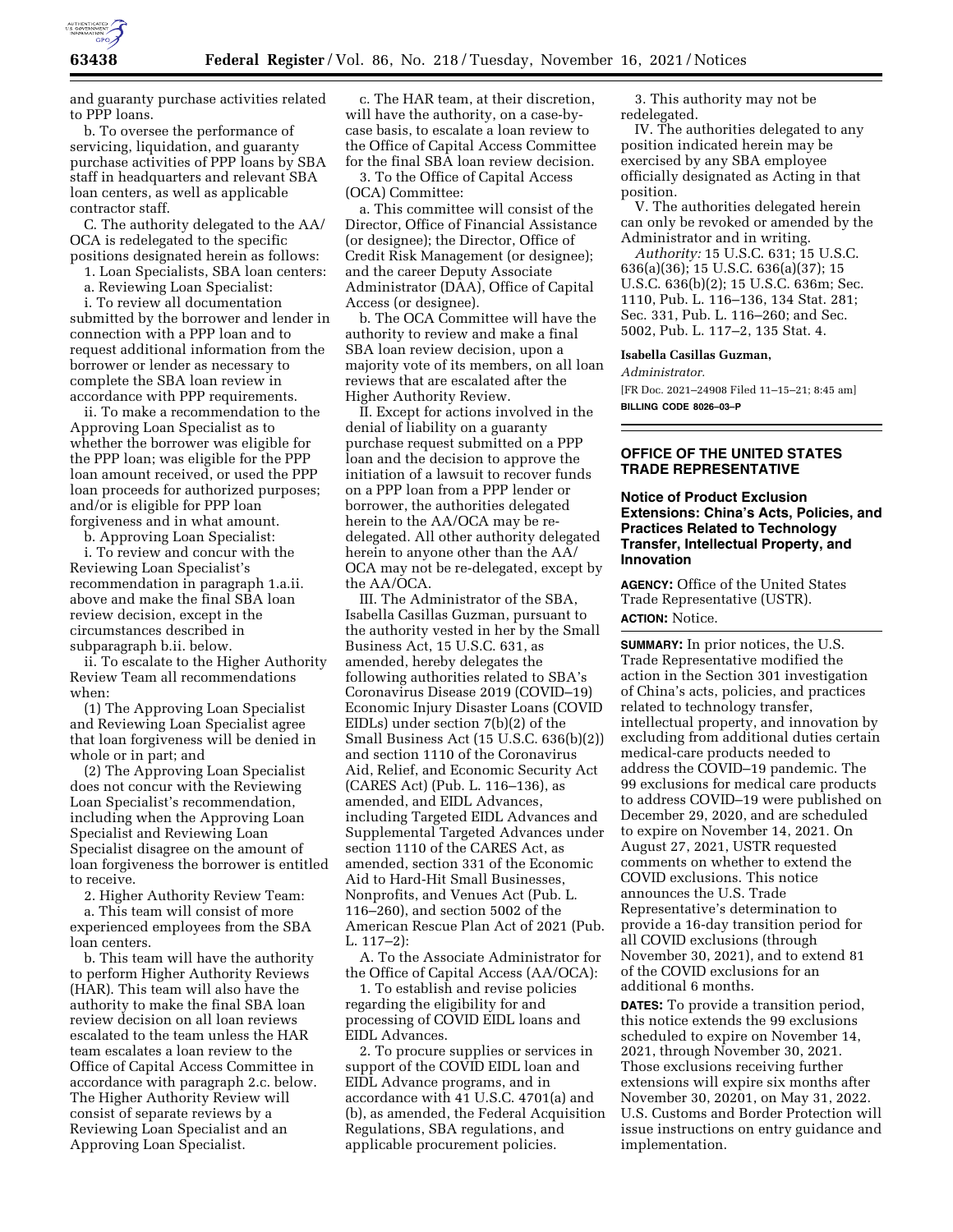**FOR FURTHER INFORMATION CONTACT:** For general questions about this notice, contact Associate General Counsel Philip Butler or Assistant General Counsel Rachel Komito at (202) 395– 5725. For specific questions on customs classification or implementation of the product exclusions, contact *[traderemedy@cbp.dhs.gov.](mailto:traderemedy@cbp.dhs.gov)* 

## **SUPPLEMENTARY INFORMATION:**

### **A. Background**

In the course of this investigation the U.S. Trade Representative imposed additional duties on products of China in four tranches. *See* 83 FR 28719 (June 20, 2018); 83 FR 40823 (August 16, 2018); 83 FR 47974 (September 21, 2018), as modified by 83 FR 49153 (September 28, 2018); and 84 FR 43304 (August 20, 2019), as modified by 84 FR 69447 (December 18, 2019) and 85 FR 3741 (January 22, 2020).

For each tranche, the U.S. Trade Representative established a process by which U.S. stakeholders could request the exclusion of particular products subject to the action. The U.S. Trade Representative later established a process by which U.S. stakeholders could request the extension of particular exclusions. Additionally, on March 25, 2020, the U.S. Trade Representative requested public comments on possible further modifications to remove Section 301 duties from medical-care products to address the COVID–19 pandemic. 85 FR 16987.

On December 29, 2020, USTR announced the extension of 80 product exclusions on medical-care and/or COVID response products; further modifications in the form of 19 product

exclusions to remove Section 301 duties from additional medical-care and/or COVID response products; and that USTR might consider further extensions and/or modifications as appropriate. *See*  85 FR 85831 (the December 29 notice). On March 10, 2021, USTR announced the extension of these 99 exclusions until September 30, 2021, and that USTR might consider further extensions and/or modifications as appropriate. 86 FR 13785. On August 27, 2021, USTR published a notice requesting public comments on whether any of these exclusions should be further extended for up to six months. 86 FR 48280 (the August 27 notice). The August 27 notice stated that USTR would evaluate each exclusion on a case-by-case basis and the evaluation would examine whether the exclusion remains appropriate in light of recent developments including the spread of the Delta variant in the United States and increased domestic production of certain products, and taking account of the overall impact of these exclusions on the goal of obtaining the elimination of China's acts, policies, and practices covered in this Section 301 investigation.

On September 29, 2021, USTR announced the interim extension of these 99 exclusions through November 14, 2021, in order to provide time to review public comments submitted in response to the August 27 notice. 86 FR 54011.

### **B. Determination To Extend Certain Exclusions**

Based on evaluation of the factors set out in in the August 27 notice, and pursuant to sections 301(b), 301(c), and

307(a) of the Trade Act of 1974, as amended, the U.S. Trade Representative has determined to extend certain product exclusions described in the December 29 notice for six months past the expiry of the remaining exclusions (until May 31, 2022), as set out in the annexes to this notice. The U.S. Trade Representative's determination considers public comments submitted in response to the August 27 notice, and the advice of advisory committees, the interagency Section 301 Committee, and the White House COVID–19 Response Team.

To provide a transition period for the expiring exclusions, the U.S. Trade Representative has determined to extend all 99 product exclusions described in the December 29 notice through November 30, 2021.

The exclusion extensions are available for any product that meets the description in the product exclusion. Further, the scope of each exclusion and modification is governed by the scope of the ten-digit Harmonized Tariff Schedule of the United States (HTSUS) subheadings and product descriptions in the annexes to this notice. U.S. Customs and Border Protection will issue instructions on entry guidance and implementation.

The U.S. Trade Representative may continue to consider further extensions and/or additional modifications as appropriate.

#### **Greta Peisch,**

*General Counsel, Office of the United States Trade Representative.*  **BILLING CODE 3290–F2–P**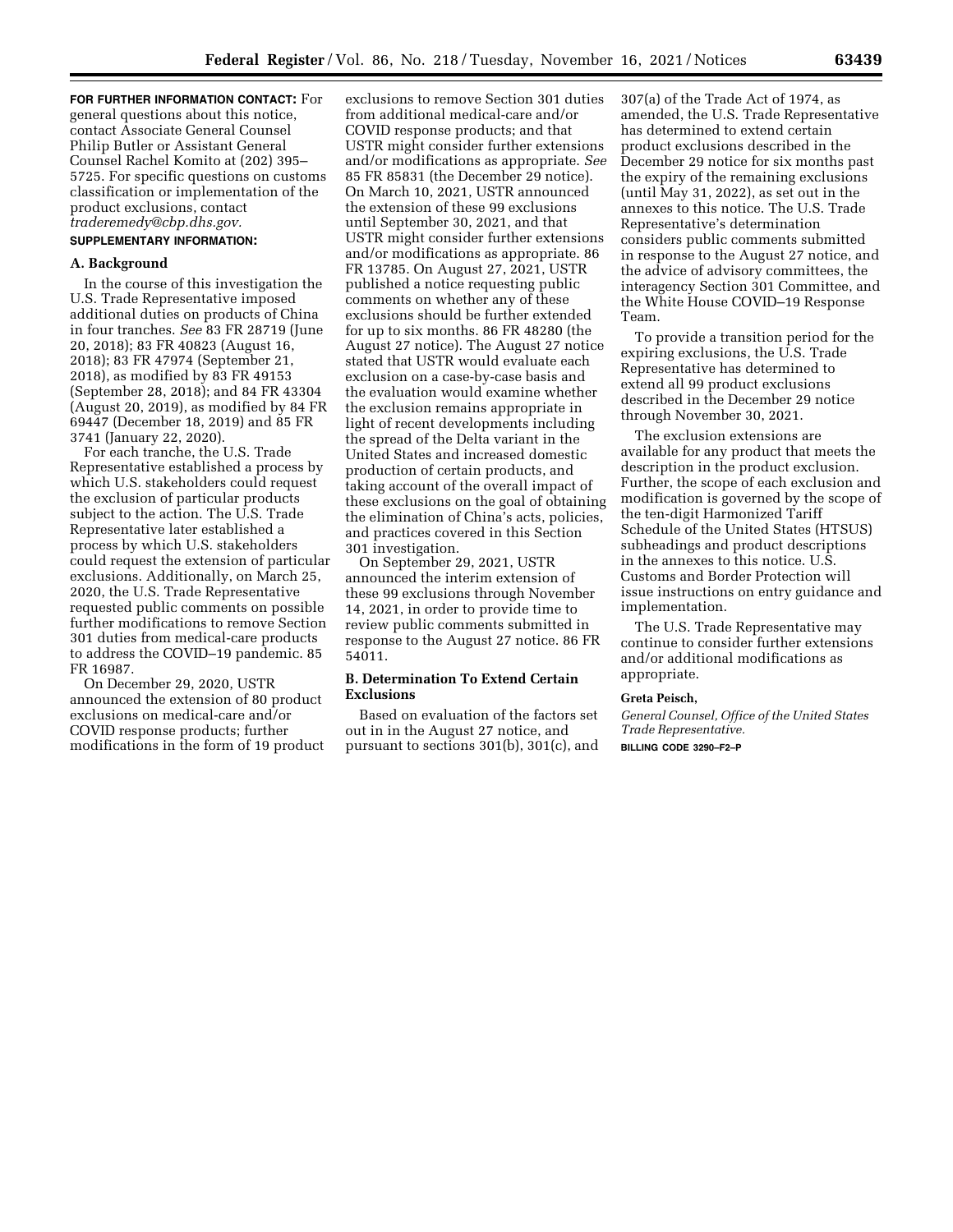# **Annex for COVID Extensions**

# **Annex A**

Effective with respect to goods entered for consumption, or withdrawn from warehouse for consumption, on or after 12:01 a.m. eastern daylight time on November 15, 2021, and before 11 :59 p.m. eastern daylight time on November 30, 2021, each of the article descriptions of headings 9903.88.62, 9903.88.63, 9903.88.64 and 9903.88.65 of the Harmonized Tariff Schedule of the United States are modified by deleting "November 14, 2021," and by inserting "November 30, 2021," in lieu thereof.

# **Annex B**

- A. Effective with respect to goods entered for consumption, or withdrawn from warehouse for consumption, on or after 12:01 a.m. eastern daylight time on December 1, 2021 and before 11 :59 p.m. eastern daylight time on May 31, 2022, sub chapter III of chapter 99 of the Harmonized Tariff Schedule of the United States (HTSUS) is modified:
- 1. by inserting the following new heading 9903.88.66 in numerical sequence, with the material in the new heading inserted in the columns of the HT SUS labeled "Heading/Subheading", "Article Description", and "Rates of Duty I-General", respectively:

|                               | <b>Article Description</b>                        | <b>Rates of Duty</b> |                |  |
|-------------------------------|---------------------------------------------------|----------------------|----------------|--|
| Heading/<br><b>Subheading</b> |                                                   |                      |                |  |
|                               |                                                   | General              | <b>Special</b> |  |
| "9903.88.66                   | Effective with respect to entries on or after     | The duty             |                |  |
|                               | December 1, 2021, and before June 1, 2022,        | provided in          |                |  |
|                               | articles the product of China, as provided for in | the                  |                |  |
|                               | U.S. note 20(sss) to this subchapter, each        | applicable           |                |  |
|                               | covered by an exclusion granted by the U.S.       | subheading"          |                |  |
|                               | Trade Representative                              |                      |                |  |

2. by inserting the following new U.S. note 20(sss) to subchapter III of chapter 99 in numerical sequence:

"(sss) (i) The U.S. Trade Representative determined to establish a process by which particular products classified in heading 9903.88.01 and provided for in U.S. notes 20(a) and 20(b) to this subchapter could be excluded from the additional duties imposed by heading 9903.88.01. See 83 Fed. Reg. 40823 (August 16, 2018) and 83 Fed. Reg. 47326 (September 18, 2018). Pursuant to the product exclusion process, the U.S. Trade Representative has determined that, as provided in heading 9903.88.66, the additional duties provided for in heading 9903.88.01 shall not apply to the following particular products, which are provided for in the enumerated statistical reporting numbers:

(1) Disposable plastic filters of a kind suitable for filtering and dehumidifying a patient's breath in a medical device such as a gas analyzer ( described in statistical reporting number 8421.39.8090)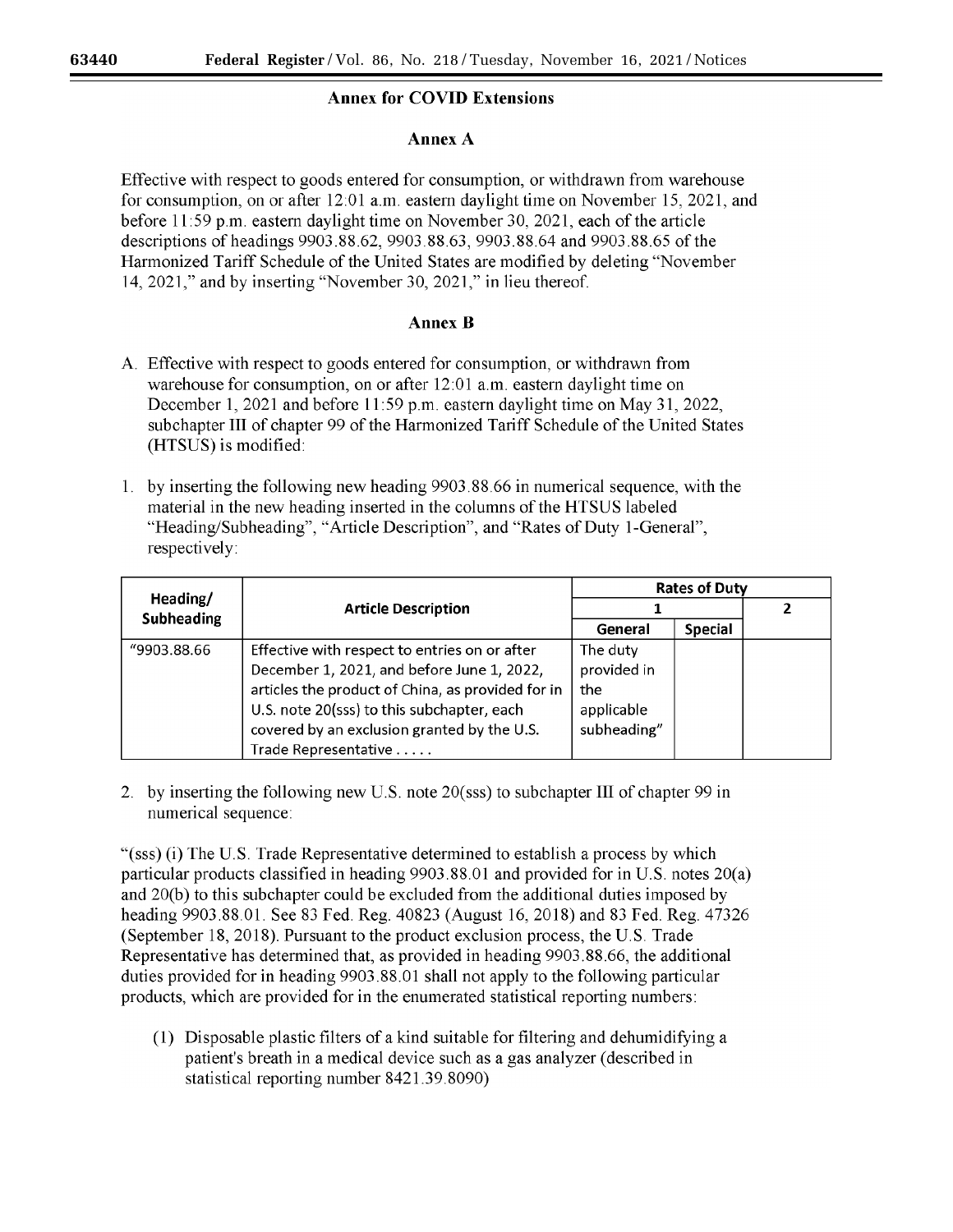- (2) S-band and X-band linear accelerators designed for use in radiation surgery or radiation therapy equipment (described in statistical reporting number 8543.10.0000)
- (3) Disposable electrocardiograph (ECG) electrodes (described in statistical reporting number 9018.11.9000)
- (4) Ultrasonic scanning apparatus, each having dimensions not exceeding 122 cm by 77 cm by 127 cm, whether or not presented with transducer (described in statistical reporting number 9018.12.0000)
- (5) Blood pressure monitors suitable for use by medical professionals (described in statistical reporting number 9018.19.9530)
- (6) Digital peak flow meters suitable for use by medical professionals (described in statistical reporting number 9018.19.9550)
- (7) Fingertip pulse oximeters suitable for use by medical professionals ( described in statistical reporting number 9018.19.9550)
- $(8)$  Bismuth germanate crystals with set dimensional and surface finish requirements and used as a detection element in Positron Emission Tomography (PET) detectors (described in statistical reporting number 9018.19.9560)
- (9) Magnetic resonance imaging ("MRI") patient enclosure devices, each incorporating radio frequency and gradient coils ( described in statistical reporting number 9018.19.9560)
- (l0)Parts and accessories of capnography monitors (described in statistical reporting number 9018.19.9560)
- $(11)$ Disposable surface electrodes for Intra-operative neuromonitoring ("IONM") systems, each composed of a surface electrode pad, an insulated wire, and a standard DIN 42802 connector ( described in statistical reporting number 9018.19.9560)
- (12)Otoscopes (described in statistical reporting number 9018.90.2000)
- (13)Anesthesia masks (described in statistical reporting number 9018.90.3000)
- (14) Anesthetic instruments and appliances suitable for use in medical or surgical sciences, and parts and accessories of the foregoing (described in statistical reporting number 9018.90.3000)
- (15)Electrosurgical cautery pencils with electrical connectors (described in statistical reporting number 9018.90.6000)
- (16)Printed circuit board assemblies designed for use in displaying operational performance of medical infusion equipment (described in statistical reporting number 9018.90.7580)
- (17) Combined positron emission tomography/computed tomography (PET/CT) scanners which utilize multiple PET gantries (frames) on a common base (described in statistical reporting number 9022.12.0000)
- (18)X-ray tables (described in statistical reporting number 9022.90.2500)
- (19)X-ray tube housings and parts thereof (described in statistical reporting number 9022. 90.4000)
- (20)Multi-leaf collimators of radiotherapy systems based on the use of X-ray (described in statistical reporting number 9022.90.6000)
- (21) Parts and accessories, of metal, for mobile X-ray apparatus ( described in statistical reporting number 9022.90.6000)
- (22) Vertical stands specially designed to support, contain or adjust the movement of X-ray digital detectors, or the X-ray tube and collimator in complete X-ray diagnostic systems (described in statistical reporting number 9022.90.6000)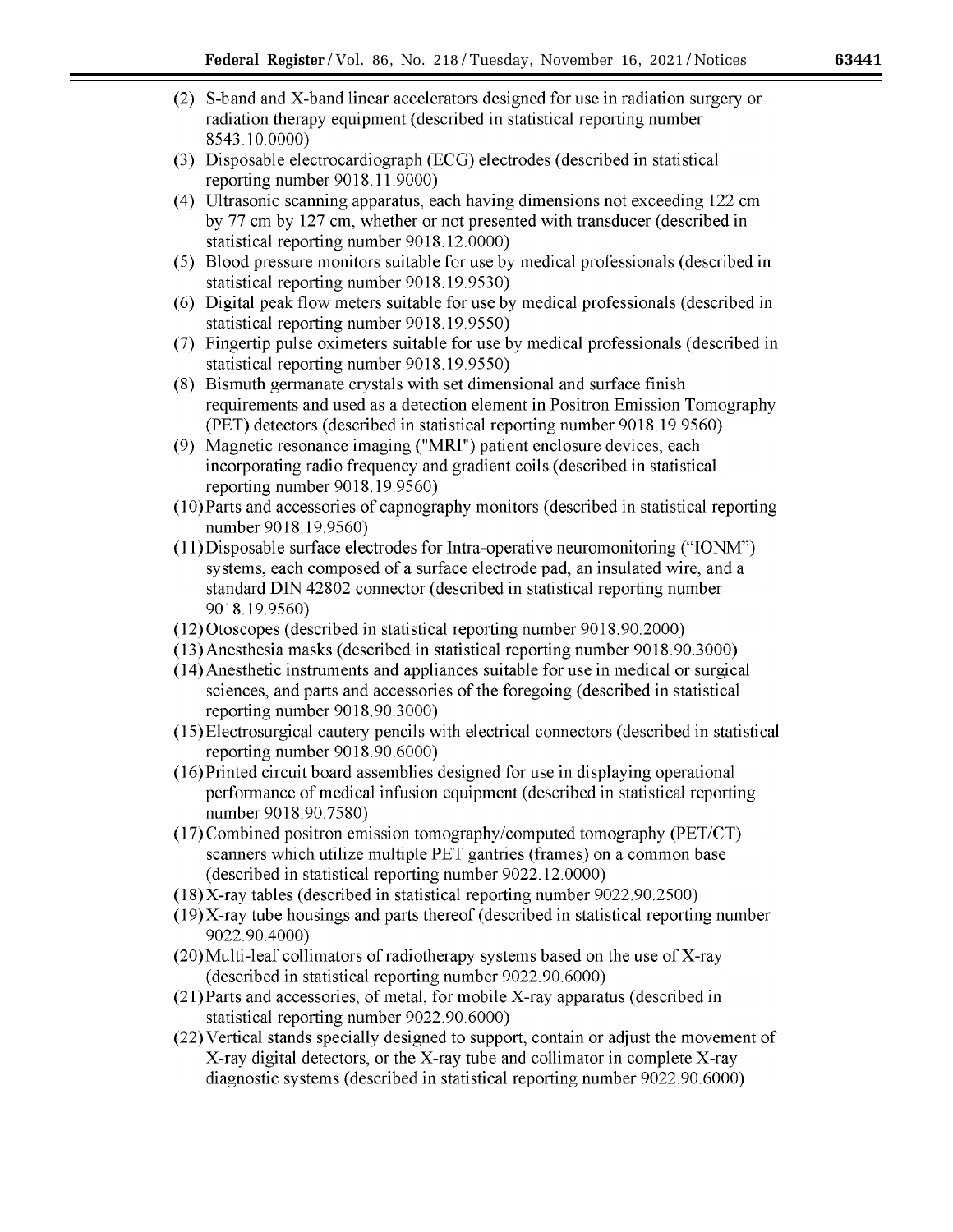- (23) Thermoplastic masks of polycaprolactone for the use of immobilizing patients, during the use of alpha, beta or gamma radiations, for radiography or radiotherapy (described in statistical reporting number 9022.90.9500)
- (24) Inoculator sets of plastics, each consisting of a plate with multiple wells, a display tray, and a lid; when assembled, the set measuring 105 mm or more but not exceeding 108 mm in width, 138 mm or more but not exceeding 140 mm in depth, and 6.5 mm or less in thickness (described in statistical reporting number 9027.90.5650)

(ii) The U.S. Trade Representative determined to establish a process by which particular products classified in heading 9903.88.02 and provided for in U.S. notes 20(c) and 20(d) to this subchapter could be excluded from the additional duties imposed by heading 9903.88.02. See 83 Fed. Reg. 40823 (August 16, 2018) and 83 Fed. Reg. 47326 (September 18, 2018). Pursuant to the product exclusion process, the U.S. Trade Representative has determined that, as provided in heading 9903.88.66, the additional duties provided for in heading 9903.88.02 shall not apply to the following particular products, which are provided for in the enumerated statistical reporting numbers:

- (1) 9025.19.8010
- (2) 9025.19.8020
- (3) 9025.19.8060
- (4) 9025.19.8085
- (5) Molded acrylonitrile-butadiene-styrene (ABS) tubes, of a kind used to effect the sterile transfer of fluid from a bag or vial to another container, each tube measuring 7.5 cm or more but not exceeding 23 cm in length, with an inner diameter of less than 0.65 cm and an outer diameter of less than 9 cm, one end having been angle-cut to form a spike, and having an integrated flange, less than 3 cm in diameter (splash guard) near the spike end and removable polyethylene caps on each end, put up in sterile packing ( described in statistical reporting number 3917.29.0090)
- (6) Rectangular sheets of high-density or low-density polyethylene, 111.75 cm to 215.9 cm in width, and 152.4 cm to 304.8 cm in length, with a sticker attached to mark the center of each sheet, of a kind used in hospital or surgery center operating rooms (described in statistical reporting number 3920.10.0000)
- (7) Sheets and strips consisting of both cross-linked polyethylene and ethylene vinyl acetate, of a width greater than 1 m but not greater than 1.5 m, and a length greater than 1.75 m but not greater than 2.6 m (described in statistical reporting number 3921.19.0000)
- (8) Polyethylene sheet and film laminated with spunbond-spunbond-spunbond nonwoven polypropylene fabric, measuring 1.12 m or more but not over 1.52 m in width and  $1.93$  m or more but not over 2.29 m in length, and weighing 55  $g/m^2$  or more but not exceeding 88  $g/m^2$  (described in statistical reporting number 3921.90.1500)
- (9) Dispensers of hand-cleaning or hand-sanitizing solutions, whether employing a manual pump or a proximity-detecting battery-operated pump, each article weighing not more than 3 kg (described in statistical reporting number 8424.89.9000)

(iii) The U.S. Trade Representative determined to establish a process by which particular products classified in heading  $9903.88.03$  and provided for in U.S. notes  $20(e)$  and  $20(f)$ to this subchapter could be excluded from the additional duties imposed by heading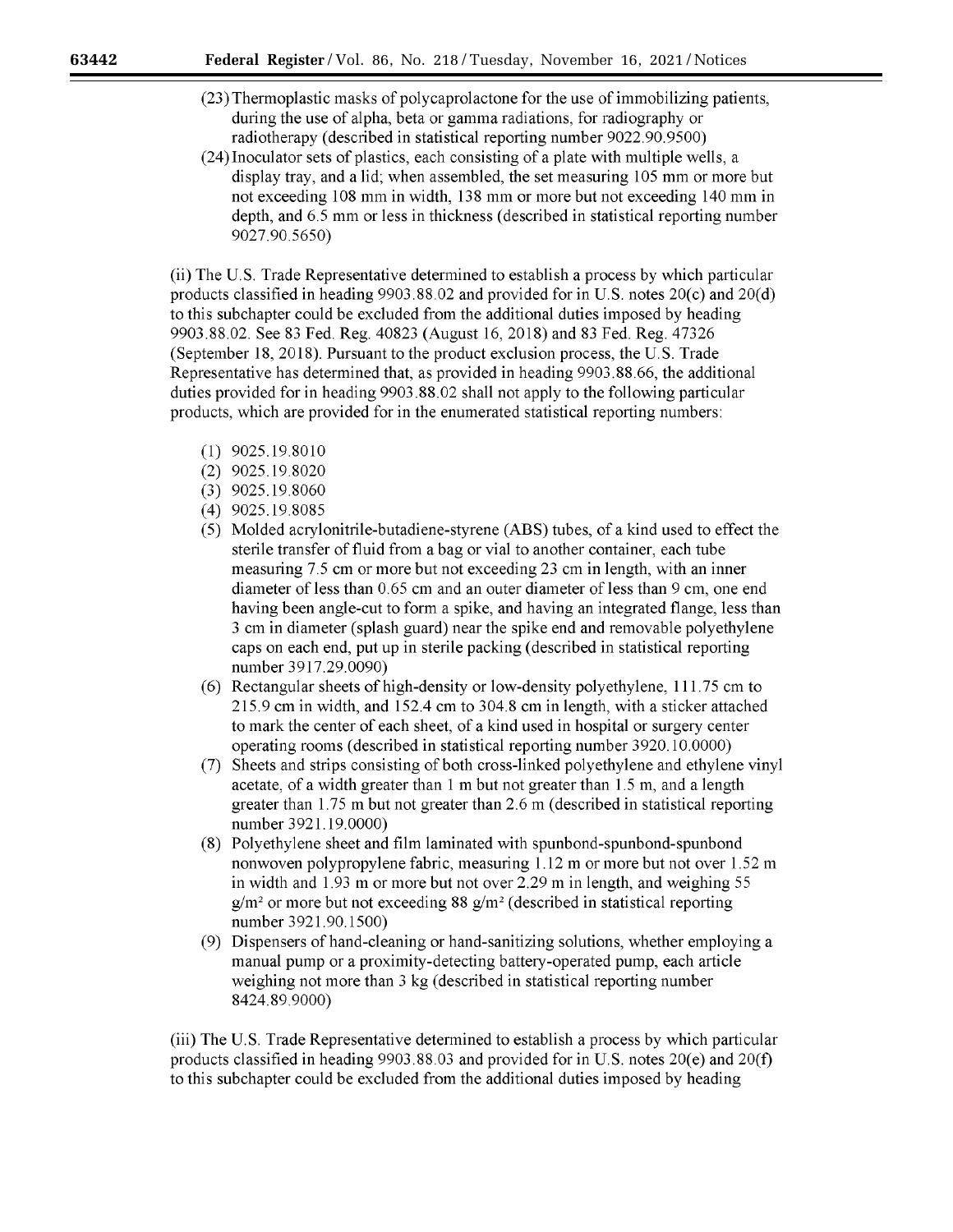9903.88.03, and by which particular products classified in heading 9903.88.04 and provided for in U.S. note  $20(g)$  to this subchapter could be excluded from the additional duties imposed by heading 9903.88.04. See 83 Fed. Reg. 47974 (September 21, 2018) and 84 Fed. Reg. 29576 (June 24, 2019). Pursuant to the product exclusion process, the U.S. Trade Representative has determined that, as provided in heading 9903.88.66, the additional duties provided for in heading 9903.88.03 or in heading 9903.88.04 shall not apply to the following particular products, which are provided for in the enumerated statistical reporting numbers:

- (1) 3808.94.1000
- (2) 3808.94.5010
- (3) 3923.21.0095
- (4) 3926.20.9050
- (5) 4819.50.4060
- (6) 5603.12.0090
- (7) 5603.14.9090
- (8) 5603.92.0090
- (9) 5603.93.0090
- (10)6505.00.8015
- (11)8424.90.9080
- (12) Sodium metal (CAS No. 7440-23-5), in bulk solid form (described in statistical reporting number 2805.11.0000)
- (13)Disposable cloths of nonwoven textile materials impregnated, coated or covered with organic surface-active preparations for washing the skin, put up for retail sale (described in statistical reporting number 3401.30.5000)
- (14)Mixtures containing 2-(dimethylamino)ethanol (CAS No. 108-01-0) (described in statistical reporting number 3824.99.9297)
- (15) Silicon monoxide (SiO) (CAS No. 10097-28-6) in powder form (described in statistical reporting number 3824.99.9297)
- (16)Flexible gas sampling tubes, pipes and hoses, of polyvinyl chloride, with lock connectors at each end (described in statistical reporting number 3917.33.0000)
- (17)Flexible oxygen tubes, pipes and hoses presented with integrated molded connectors, of polyvinyl chloride ( described in statistical reporting number 3917.33.0000)
- (18)Container units of plastics, each comprising a tub and lid therefore, configured or fitted for the conveyance, packing, or dispensing of wet wipes (described in statistical reporting number 3923.10.9000)
- (19) Sacks and bags of polymers of ethylene, reclosable, qualifying as Class 1 medical devices by the U.S. Food and Drug Administration under product code NN1 (described in statistical reporting number 3923.21.0030)
- (20)Injection molded polypropylene plastic caps or lids each weighing not over 24 grams designed for dispensing wet wipes (described in statistical reporting number 3923.50.0000)
- (21)Hand pumps (other than for fuel or lubricants, not fitted or designed to be fitted with a metering device), each used to dispense a metered quantity of liquid soap or sanitizer (described in statistical reporting number 8413.20.0000)
- (22)Hand pumps forliquids (other than those of subheading 8413.11 or 8413.19) of acrylonitrile butadiene styrene (ABS) plastics (described in statistical reporting number 8413.20.0000)
- (23)Indicator panels incorporating LEDs, designed for use in medical infusion equipment (described in statistical reporting number 8531.20.0040)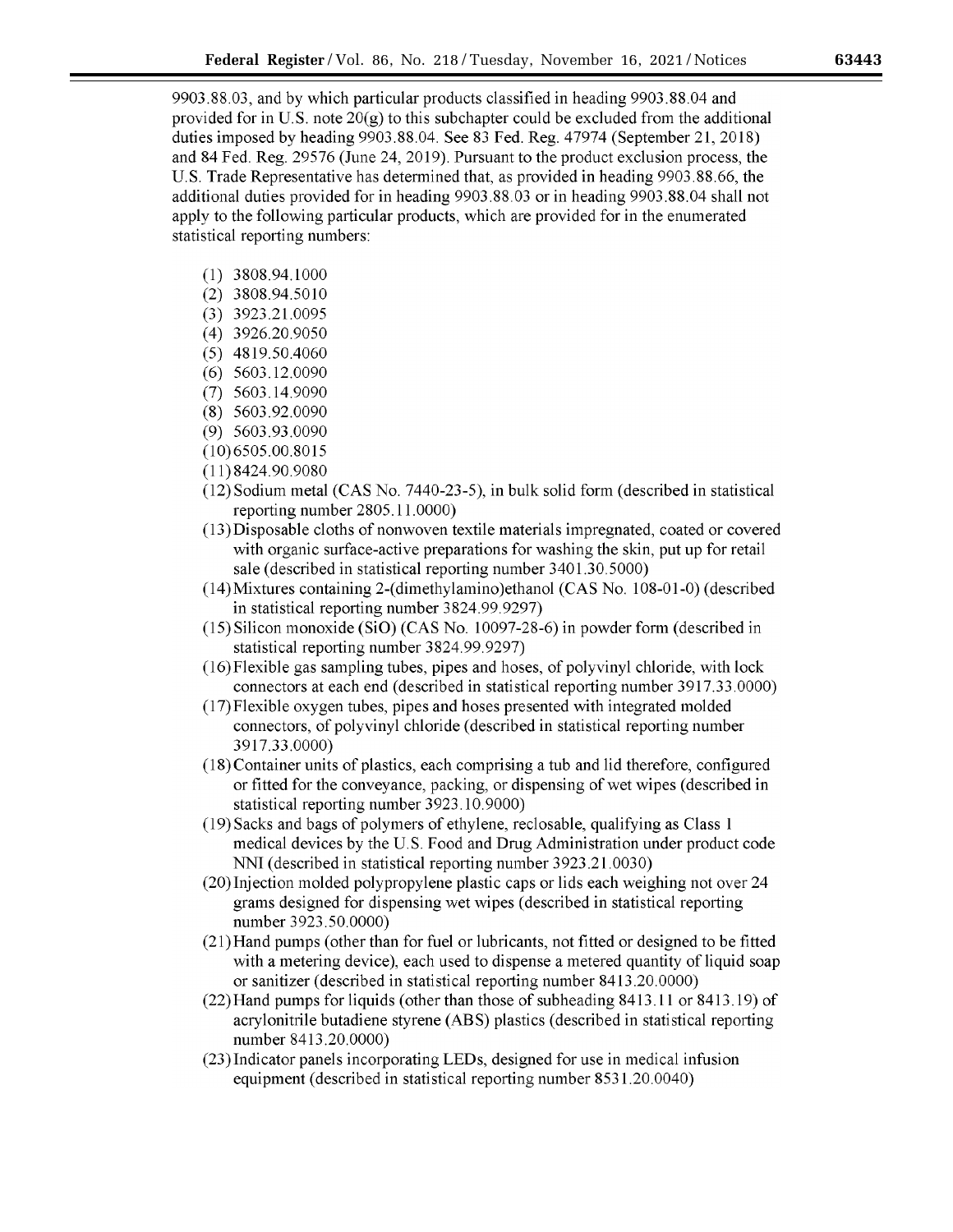- (24)Data input devices each with display capabilities of a kind used for magnetic resonance imaging ("MRf') equipment, computed tomography ("CT") equipment, intraoperative X-ray ("IXR") equipment or patient monitors (described in statistical reporting number 8537.10.9170)
- (25) Compound binocular optical microscopes ( other than stereoscopic microscopes and microscopes for photomicrography, cinemicrography or microprojection), each with magnification of 40X or more but not exceeding 1,000X, weighing not more than 3 kg (described in statistical reporting number 9011.80.0000)
- (26) Compound optical microscopes ( other than stereoscopic microscopes and microscopes for photomicrography, cinemicrography or microprojection), each with magnification of  $40X$  or more but not exceeding  $400X$ , weighing not more than 15 kg (described in statistical reporting number 9011.80.0000)

"(iv) The U.S. Trade Representative determined to establish a process by which particular products classified in heading 9903.88.15 and provided for in U.S. notes 20(r) and (s) to this subchapter could be excluded from the additional duties imposed by heading 9903.88.15. See 84 Fed. Reg. 43304 (August 20, 2019), 84 Fed. Reg. 45821 (August 30, 2019), 84 Fed. Reg. 57144 (October 24, 2019) and 85 Fed. Reg. 3741 (January 22, 2020). Pursuant to the product exclusion process, the U.S. Trade Representative has determined that, as provided in heading 9903.88.66, the additional duties provided for in heading 9903.88.15 shall not apply to the following particular products, which are provided for in the following enumerated statistical reporting numbers:

- (1) 3401.19.0000
- (2) 3926.90.9910
- (3) 4818.90.0000 prior to July 1, 2020; 4818.90.0020 or4818.90.0080 effective July 1, 2020
- (4) 5210.11.4040
- (5) 5210.11.6020
- (6) 5504.10.0000
- (7) 6210.10.5010
- (8) 6210.10.5090
- (9) 6307.90.7200
- (l0)Face shields of transparent plastics, whether or not assembled (described in statistical reporting number 3926.90.9950)
- $(11)$ Bowls of molded plastics, with clips for retaining guide wires during surgical procedures ( described in statistical reporting number 3926.90.9990 prior to July 1, 2020; described in statistical reporting number 3926.90.9985 effective July 1, 2020)
- (12) Coverings, of plastics, designed to fit over wound sites or casts thereby forming a protective seal for keeping the covered area dry and debris free while showering or bathing (described in statistical reporting number 3926.90.9990 prior to July 1, 2020; described in statistical reporting number 3926.90.9985 effective July 1, 2020)
- (13)Disposable graduated medicine dispensing cups of plastics (described in statistical reporting number 3926.90.9990 prior to July 1, 2020; described in statistical reporting number 3926.90.9985 effective July 1, 2020)
- (14) Single-use sterile drapes and covers of plastics, of a kind used to protect the sterile field in surgical operating rooms (described in statistical reporting number 3926.90.9990 prior to July 1, 2020; described in statistical reporting number 3926.90.9985 effective July 1, 2020)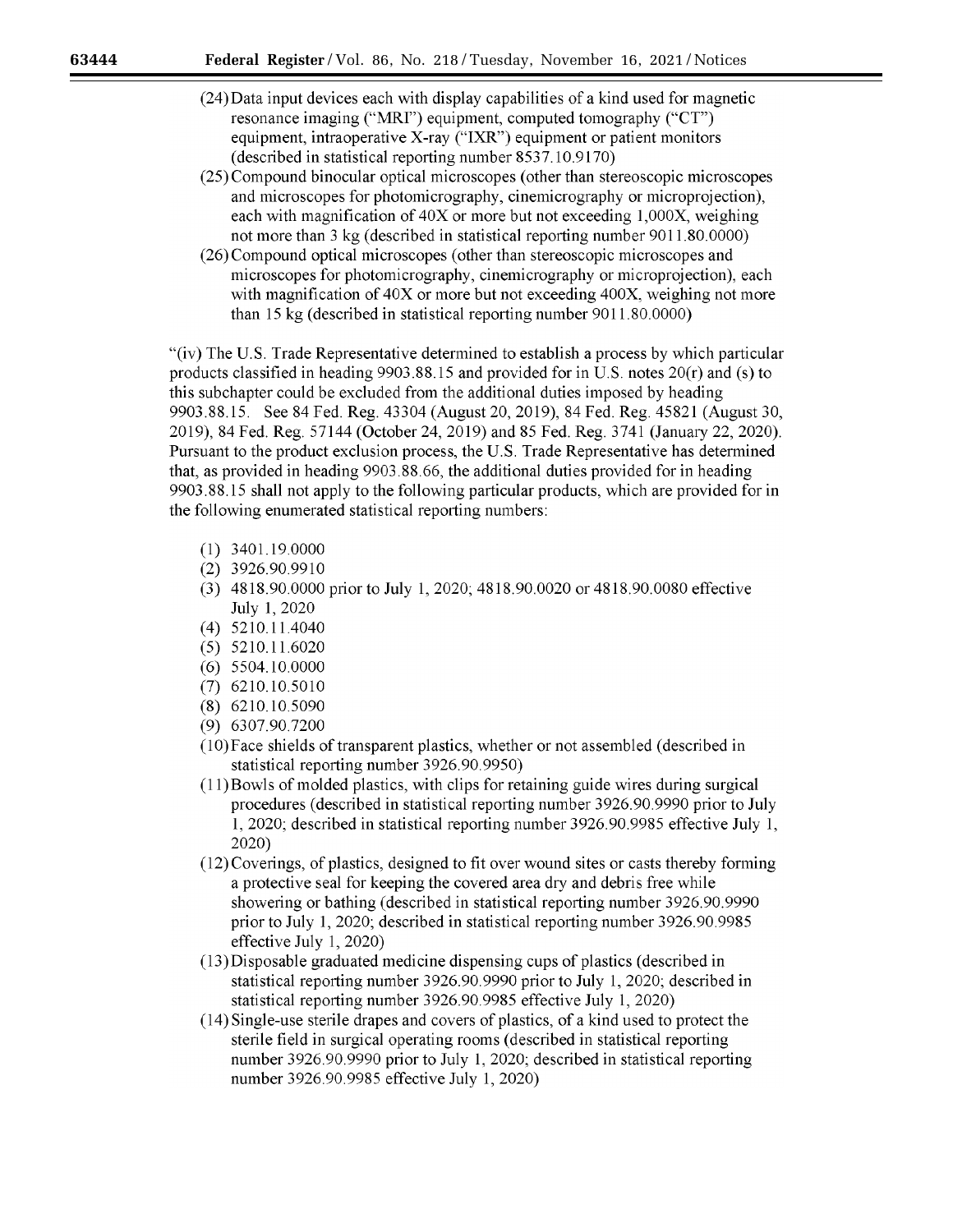- (15) Sterile decanters of polystyrene plastics, each of a kind used to transfer aseptic fluids or medication to and from sterile bags, vials or glass containers ( described in statistical reporting number 3926.90.9990 prior to July 1, 2020; described in statistical reporting number 3926.90.9985 effective July 1, 2020)
- (16)Cold packs consisting of a single-use, instant, endothermic chemical reaction cold pack combined with a textile exterior lining (described in statistical reporting number 6307.90.9889 prior to July 1, 2020; described in statistical reporting number 6307.90.9891 effective July 1, 2020)
- (17)Hot packs of textile material, single-use ( exothermic chemical reaction) (described in statistical reporting number 6307.90.9889 prior to July 1, 2020; described in statistical reporting number 6307.90.9891 effective July 1, 2020)
- (18)Laparotomy sponges of cotton (described in statistical reporting number 6307.90.9889 prior to July 1, 2020; described in statistical reporting number 6307.90.9891 effective July 1, 2020)
- ( 19) Single-use blood pressure cuff sleeves of textile materials ( described in statistical reporting number 6307.90.9889 prior to July 1, 2020; described in statistical reporting number 6307.90.9891 effective July 1, 2020)
- (20) Single-use stethoscope covers (described in statistical reporting number 6307.90.9889 prior to July 1, 2020; described in statistical reporting number 6307.90.9891 effective July 1, 2020)
- (21) Woven gauze sponges of cotton in square or rectangular sizes ( described in statistical reporting number 6307.90.9889 prior to July 1, 2020; described in statistical reporting number 6307.90.9891 effective July 1, 2020)
- (22) Protective Articles (described in statistical reporting number 9004.90.0000 prior to January 1, 2021; described in statistical reporting number 9004.90.0010 or 9004.90.0090 effective January 1, 2021)".
- 3. by amending the last sentence of the first paragraph of U.S. note 20(a) to subchapter III of chapter 99 by:
	- a. by deleting "or (13)" and by inserting "(13)" in lieu thereof; and
	- b. by inserting "; or  $(14)$  heading 9903.88.66 and U.S. note  $20$ (sss)(i) to subchapter III of chapter 99" after the phrase "U.S. note  $20(000)$  to subchapter III of chapter 99", where it appears at the end of the sentence.
- 4. by amending U.S. note 20(b) to subchapter III of chapter 99 by:
	- a. by deleting "or  $(13)$ " and by inserting " $(13)$ " in lieu thereof; and
	- b. by inserting "; or  $(14)$  heading 9903.88.66 and U.S. note  $20$ (sss)(i) to subchapter III of chapter 99" after the phrase "U.S. note 20( ooo) to subchapter III of chapter 99", where it appears at the end of the sentence.
- 5. by amending the last sentence of the first paragraph of U.S. note 20(c) to subchapter III of chapter 99 by:
	- a. by deleting "or  $(7)$ " and by inserting " $(7)$ " in lieu thereof; and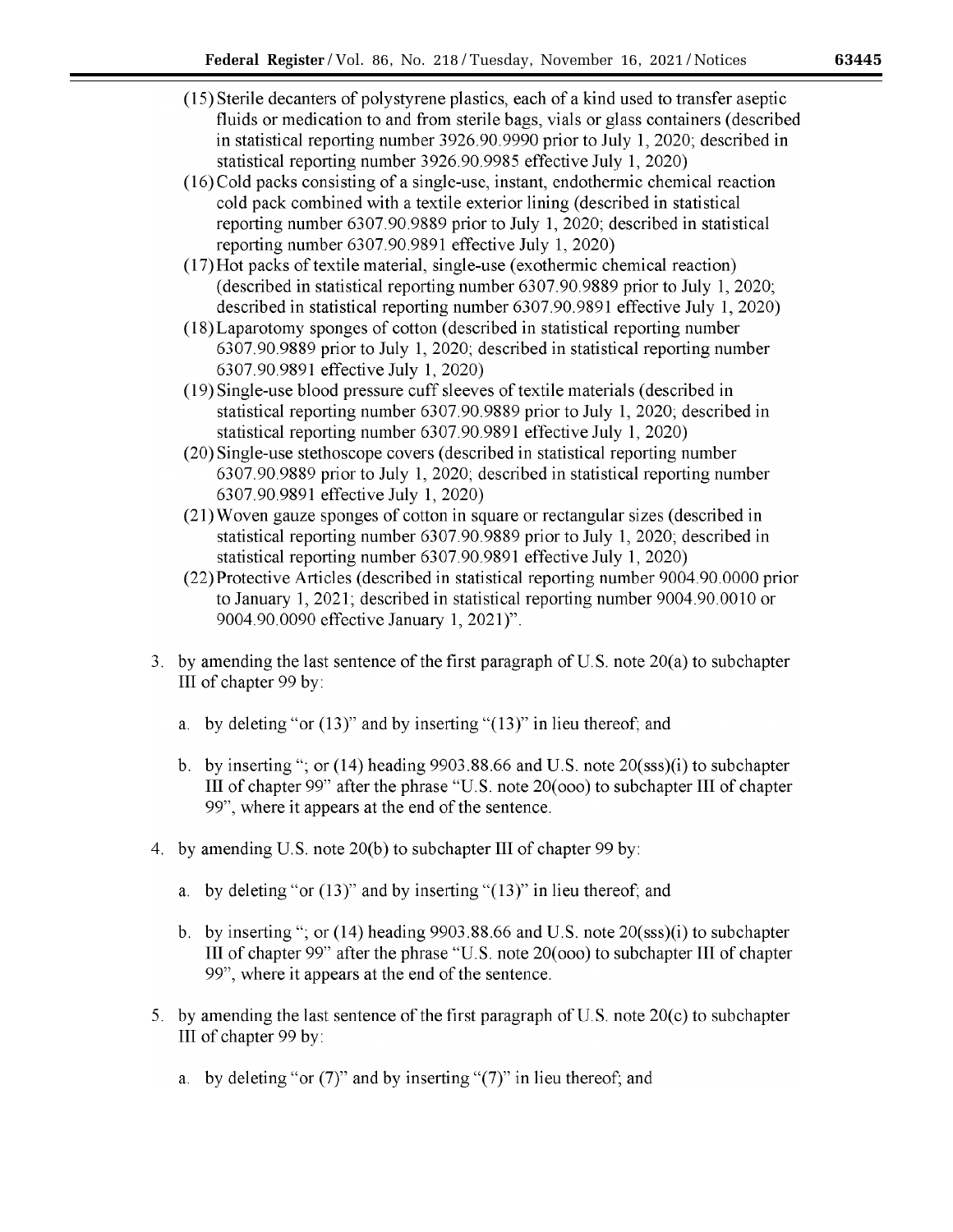- b. by inserting"; or (8) heading 9903.88.66 and U.S. note 20(sss)(ii) to subchapter III of chapter  $99$ " after the phrase "U.S. note  $20(ppp)$  to subchapter III of chapter 99", where it appears at the end of the sentence.
- 6. by amending U.S. note 20(d) to subchapter III of chapter 99 by:
	- a. by deleting "or  $(7)$ " and by inserting " $(7)$ " in lieu thereof; and
	- b. by inserting"; or (8) heading 9903.88.66 and U.S. note 20(sss)(ii) to sub chapter III of chapter 99" after the phrase "U.S. note 20(ppp) to subchapter III of chapter 99", where it appears at the end of the sentence.
- 7. by amending the last sentence of the first paragraph of U.S. note 20(e) to subchapter III of chapter 99 by:
	- a. by deleting "or (16)" and by inserting "(16)" in lieu thereof; and
	- b. by inserting"; or (17) heading 9903.88.66 and U.S. note 20(sss)(iii) to subchapter III of chapter 99" after the phrase "U.S. note 20(qqq) to subchapter III of chapter 99", where it appears at the end of the sentence.
- 8. by amending U.S. note 20(f) to subchapter III of chapter 99 by:
	- a. by deleting "or (16)" and by inserting "(16)" in lieu thereof; and
	- b. by inserting"; or (17) heading 9903.88.66 and U.S. note 20(sss)(iii) to subchapter III of chapter 99" after the phrase "U.S. note 20(qqq) to subchapter III of chapter 99", where it appears at the end of the sentence.
- 9. by amending the last sentence of the first paragraph of U.S. note  $20(r)$  to subchapter III of chapter 99:
	- a. by deleting "or (10)" and by inserting "(10)" in lieu thereof; and
	- b. by inserting ", or  $(11)$  heading 9903.88.66 and U.S. note  $20$ (sss)(iv) to subchapter III of chapter 99" after "U.S. note 20(rrr) to subchapter III of chapter 99".
- 10. by amending the article description of heading 9903.88.01:
	- a. by deleting "9903.88.60 or'';
	- b. by inserting in lieu thereof "9903.88.60,"; and
	- c. by inserting "or 9903.88.66," after "9903.88.62,".
- 11. by amending the article description of heading 9903.88.02:
	- a. by deleting "9903.88.61 or";
	- b. by inserting in lieu thereof"9903.88.61,"; and